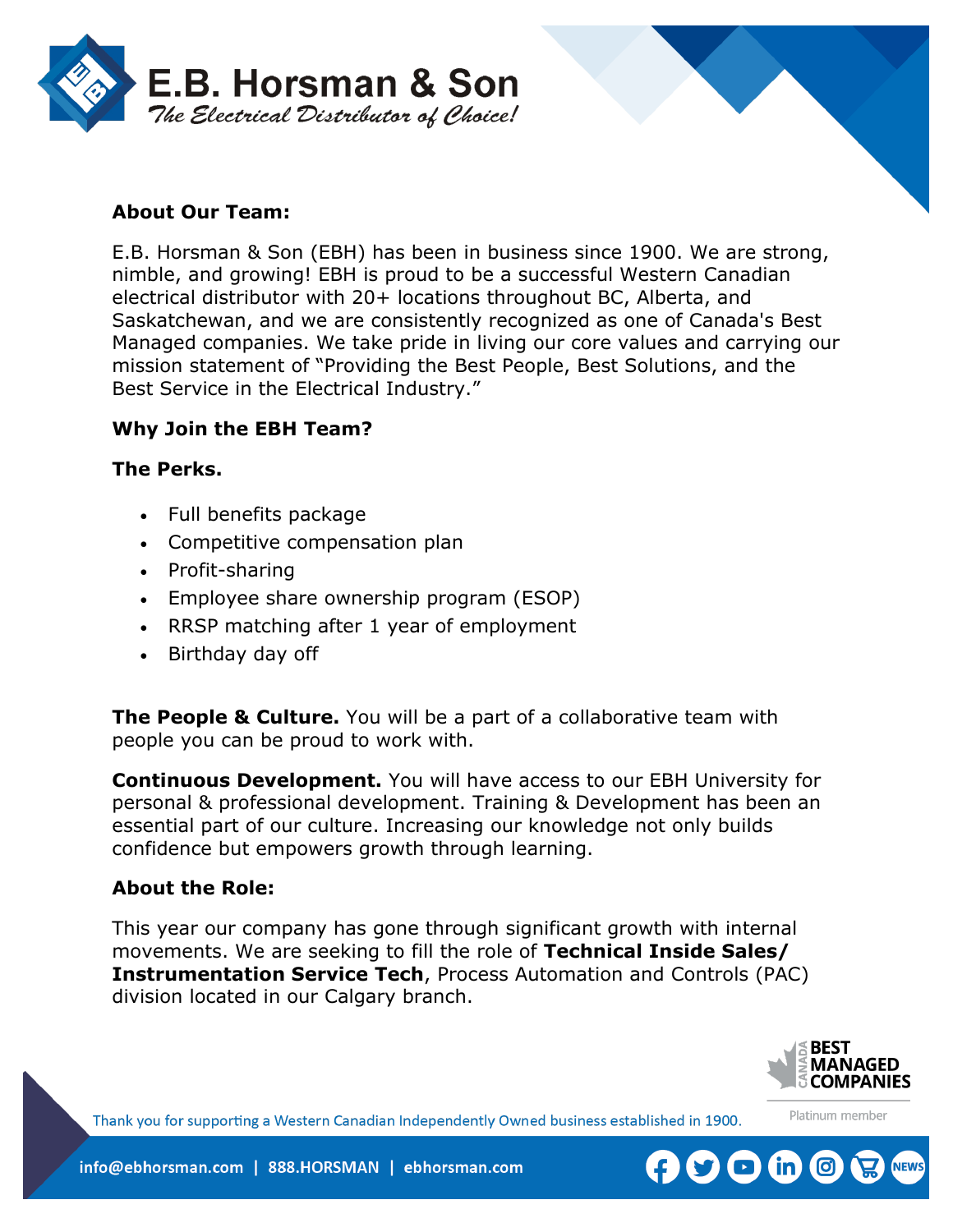

The ideal Technical Inside Sales / Instrumentation Service Technician for the PAC division will be self-motivated, dynamic and detail orientated. This role is responsible for building positive relationships with customers and branch sales personnel through generating accurate quotations, supporting documentation, and sales orders. The role will field service calls throughout Alberta and Saskatchewan to provide technical support. The Technical Inside Sales / Service Technician, works closely with the PAC Divisional Manager, Business Developer and supporting branch locations to provide excellent customer service and monitor ongoing projects.

We're looking for experienced, out-going, and confident results-driven, ethical Technical Inside Sales / Instrumentation Service Technician Representative to engage customer prospects. You will provide complete and appropriate solutions for customers in order to boost top-line revenue growth.

# **Position Type/Schedule**

This is a full-time position working at the branch and travelling to the customer site to provide technical support.

**Calgary Branch:** 11080 50 St SE #104, Calgary, AB.

# **What are the Key Accountabilities?**

**Customer relations.** We take pride in providing the best product, the best solution, and the best service with the best people for our customers. Engage in process improvement initiatives to drive efficiency improvements within our organization so we can better serve our customers

**Technical.** Provides or facilitates technical support as required for technical products that are sold to customers by E.B. Horsman & Son. Maintains most current knowledge of technical products, industry trends.

**Sales management.** Coordinate receipt of all required documentation for projects logs for customer sales in CRM. Works with the PAC specialists to design and maintain lighting programs, cross reference sheets, product



Platinum member

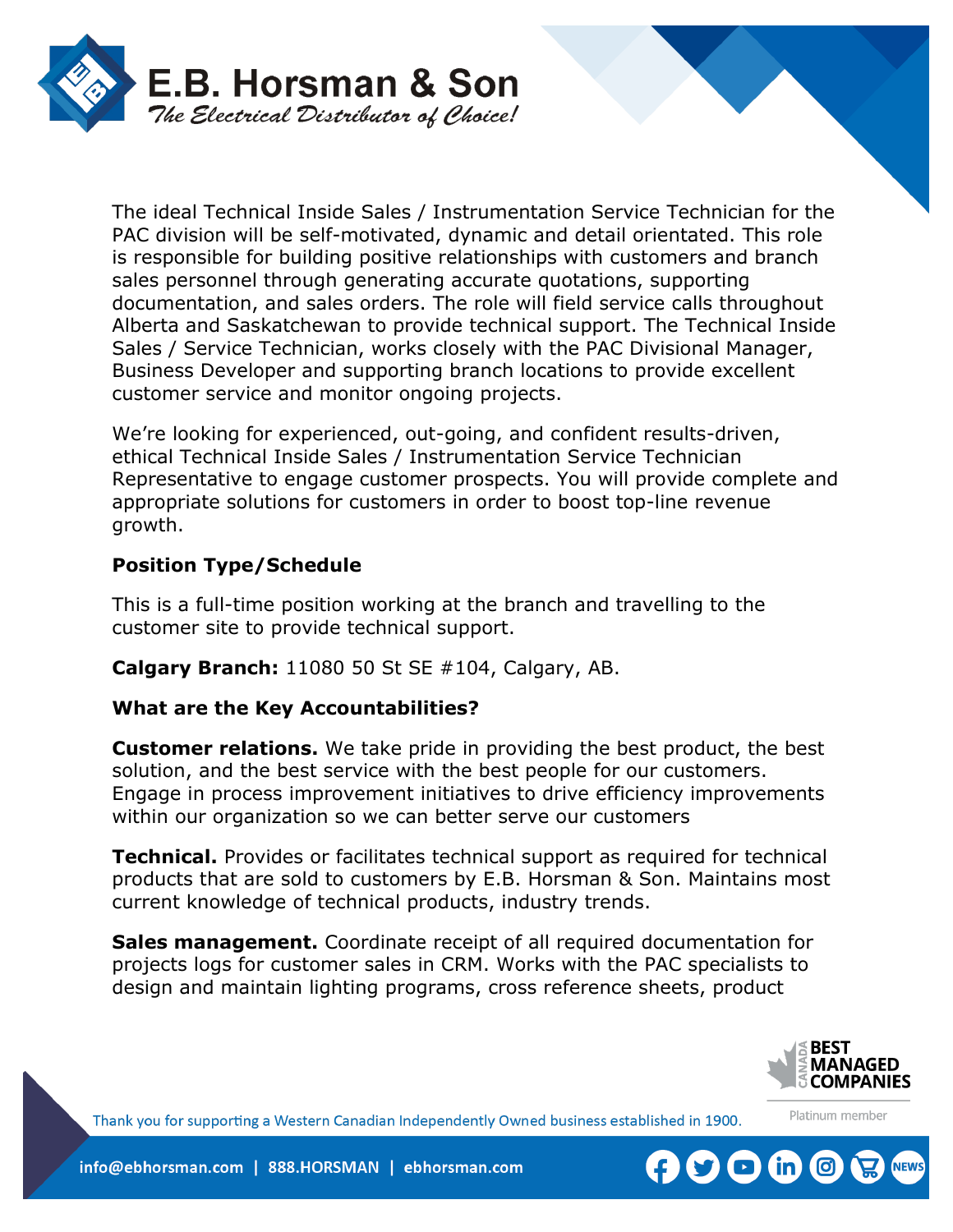

selectors, and other internal and external lighting tools. Supports some direct customers and end-users in all aspects of sales.

**Project management.** Assists in the facilitation and follow-up with ongoing projects and quotations to secure the order or determine loss of order reasoning. Escalates pricing or other issues to the PAC Specialists as necessary.

**Quotations.** Manage and prioritizes customer inquiries communications in a timely manner. Issue timely and accurate quotations based on project deadlines and assist in pricing negotiations as needed. Generating quotations using a variety of methods while being accurate and timely (order entry, worksheets, and quotes form)

**Effective communicator**. The key to success is demonstrating strong verbal and written communication skills within a collaborative team environment.

**Motivated individual and a strong team player.** You have the ability to work independently and in a team environment which is essential to our success.

**Continuous learner**. Maintain the most up-to-date product knowledge to make product suggestions to customers

# **What You'll Bring To This Role?**

- Diploma in an applicable technical specialty or equivalent combination of education and experience
- 2+ years of experience in the technical industry
- 3+ years of experience in a sales role or equivalent combination of experience.
- Experience giving formal presentations and product pitches



Platinum member